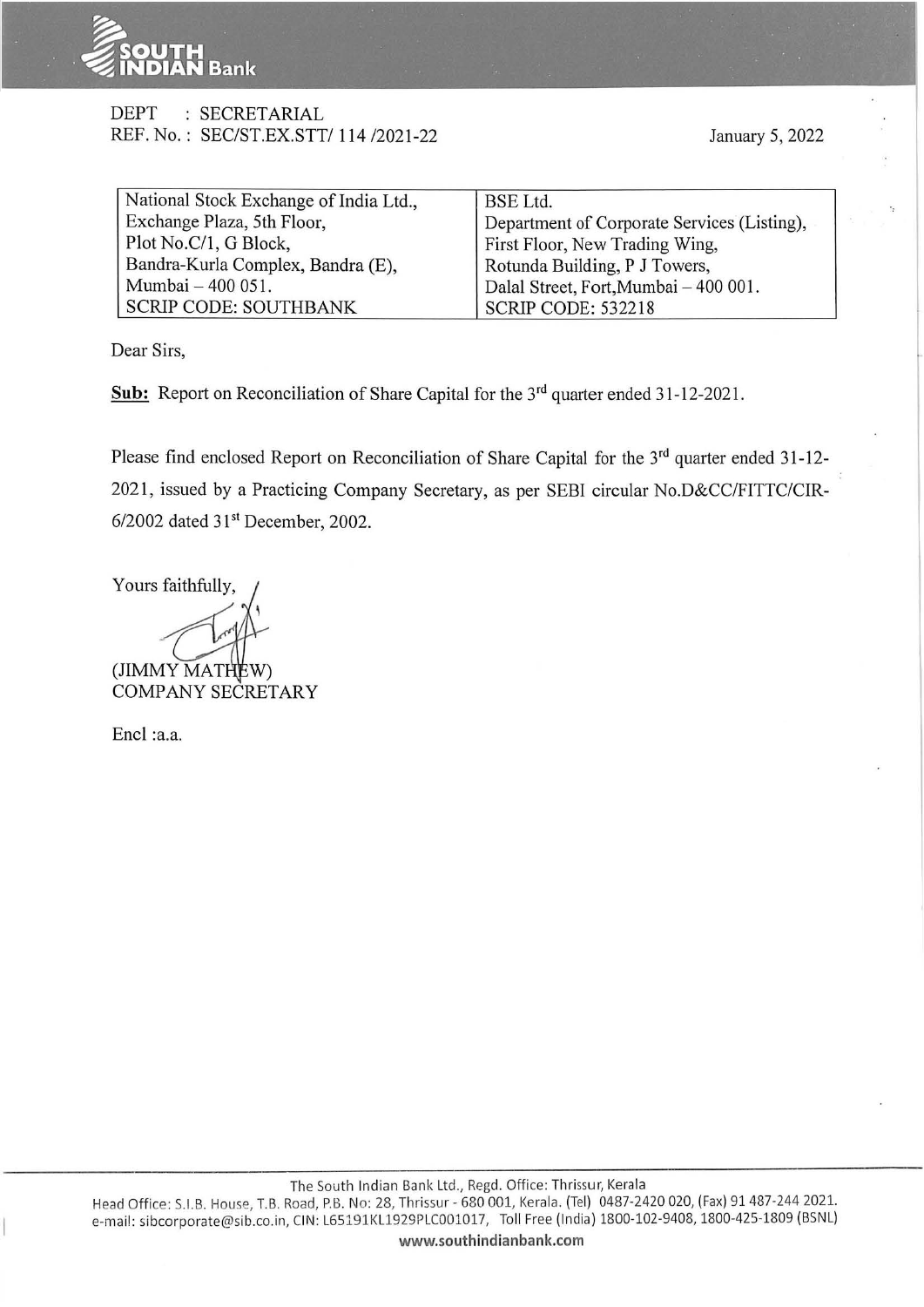**Company Secretary B.Com., (Hons). FCS**<br>
Company Secretary

## **REPORT ON RECONCILIATION OF SHARE CAPITAL**

| 1. For Quarter Ended           | : December 31, 2021                                                             |
|--------------------------------|---------------------------------------------------------------------------------|
| $2.$ ISIN                      | $:$ INE683A01023                                                                |
| 3. Face value                  | : Re. 1/-                                                                       |
| 4. Name of the Company         | THE SOUTH INDIAN BANK LIMITED                                                   |
| 5. Registered Office           | : SIB House, T. B. Road,<br><b>Mission Quarters,</b><br><b>THRISSUR 680 001</b> |
| 6. Address for correspondence: | SIB House, T. B. Road,<br>Mission Quarters,<br><b>THRISSUR 680 001</b>          |
| 7. Telephone No. & Fax         | 0487-2429333 and 2424760                                                        |
| 8. Email Address:              | : ho2006@sib.co.in                                                              |

9. Names of the Exchanges where the Company's securities are listed: BSE and. NSE.

|     |                                                                                                     | Number of     | % of total            |
|-----|-----------------------------------------------------------------------------------------------------|---------------|-----------------------|
|     |                                                                                                     | Shares        | <b>Issued Capital</b> |
| 10. | Issued capital                                                                                      | 2,092,741,018 | 100.00                |
|     | 11. Listed Capital (in all the Exchanges as<br>per company's records) as per<br>company's records)* | 2,092,741,018 | 100.00                |
| 12. | Held in dematerialized form in CDSL                                                                 | 730,680,533   | 34.91                 |
| 13. | Held in dematerialized form in NSDL                                                                 | 1,290,709,622 | 61.68                 |
| 14. | Held in physical form                                                                               | 71,350,863    | 3.41                  |
|     | 15. Total number of shares(12+13+14)                                                                | 2,092,741,018 | 100.00                |

16. Reasons for difference, if any, between 10 &15, 11&15: NIL

17. Certifying the details of changes in share capital during the quarter under consideration as ner table below.\* per table below:\*

| Particulars | No. of<br>Shares | Applied/Not   Listed on<br>applied for<br>listing | Stock<br>Exchanges | Whether<br>intimated<br>to CDSL | Whether<br>intimated<br>to NSDL | In principle<br>approval<br>pending<br>from SE<br>(Specify)<br>names) |  |
|-------------|------------------|---------------------------------------------------|--------------------|---------------------------------|---------------------------------|-----------------------------------------------------------------------|--|
|-------------|------------------|---------------------------------------------------|--------------------|---------------------------------|---------------------------------|-----------------------------------------------------------------------|--|

16/16, RAMS, 3rd Main Road, Gandhi Nagar, Adyar, Chennai · 600 020. Phone :: 2444-8933, Mobile : 98400 47653 E-mail : geetakumar2000@yahoo.com